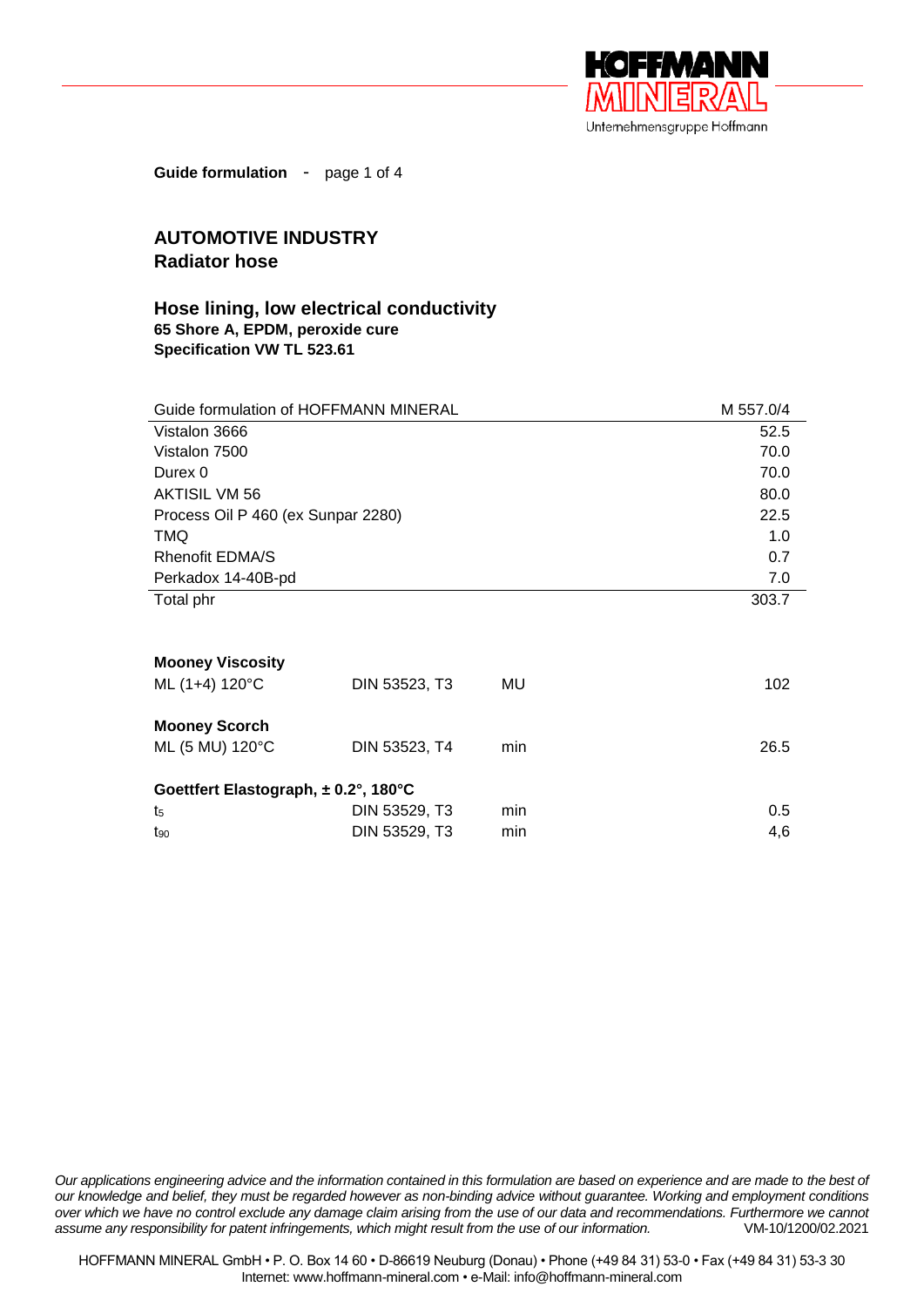

**Guide formulation** - page 2 of 4

|                                                                                      |                          |                   | M 557.0/4       |
|--------------------------------------------------------------------------------------|--------------------------|-------------------|-----------------|
| <b>Physical properties</b><br>Press cure 5 min @ 180°C                               |                          |                   |                 |
| Density                                                                              | <b>DIN EN ISO 1183-1</b> | g/cm <sup>3</sup> | 1.25            |
| <b>Hardness</b>                                                                      | <b>DIN ISO 7619-1</b>    | Shore A           | 68              |
| Modulus 100 %                                                                        | DIN 53504, S2            | MPa               | 4.3             |
| Modulus 300 %                                                                        | DIN 53504, S2            | MPa               | 10.7            |
| Tensile strength                                                                     | DIN 53504, S2            | MPa               | 11.3            |
| Elongation at break                                                                  | DIN 53504, S2            | %                 | 320             |
| Rebound                                                                              | DIN 53512                | $\%$              | 52              |
| Tear resistance                                                                      | DIN ISO 34-1, A          | N/mm              | 7.1             |
| Volume resistivity                                                                   | DIN IEC 93               | $\Omega$ cm       | $2 \times 10^6$ |
| <b>Compression set</b><br>22 h @ 160°C, 50 % deflection, 3 h cooled under deflection |                          |                   |                 |
| measured after 3 min relaxation                                                      |                          | ℅                 | 47.9            |
| measured after 30 min relaxation                                                     |                          | $\%$              | 41.9            |
| measured after 60 min relaxation                                                     |                          | $\%$              | 41.1            |
| 22 h @ 160°C, 25 % defl. DIN ISO 815, B                                              |                          | %                 | 24              |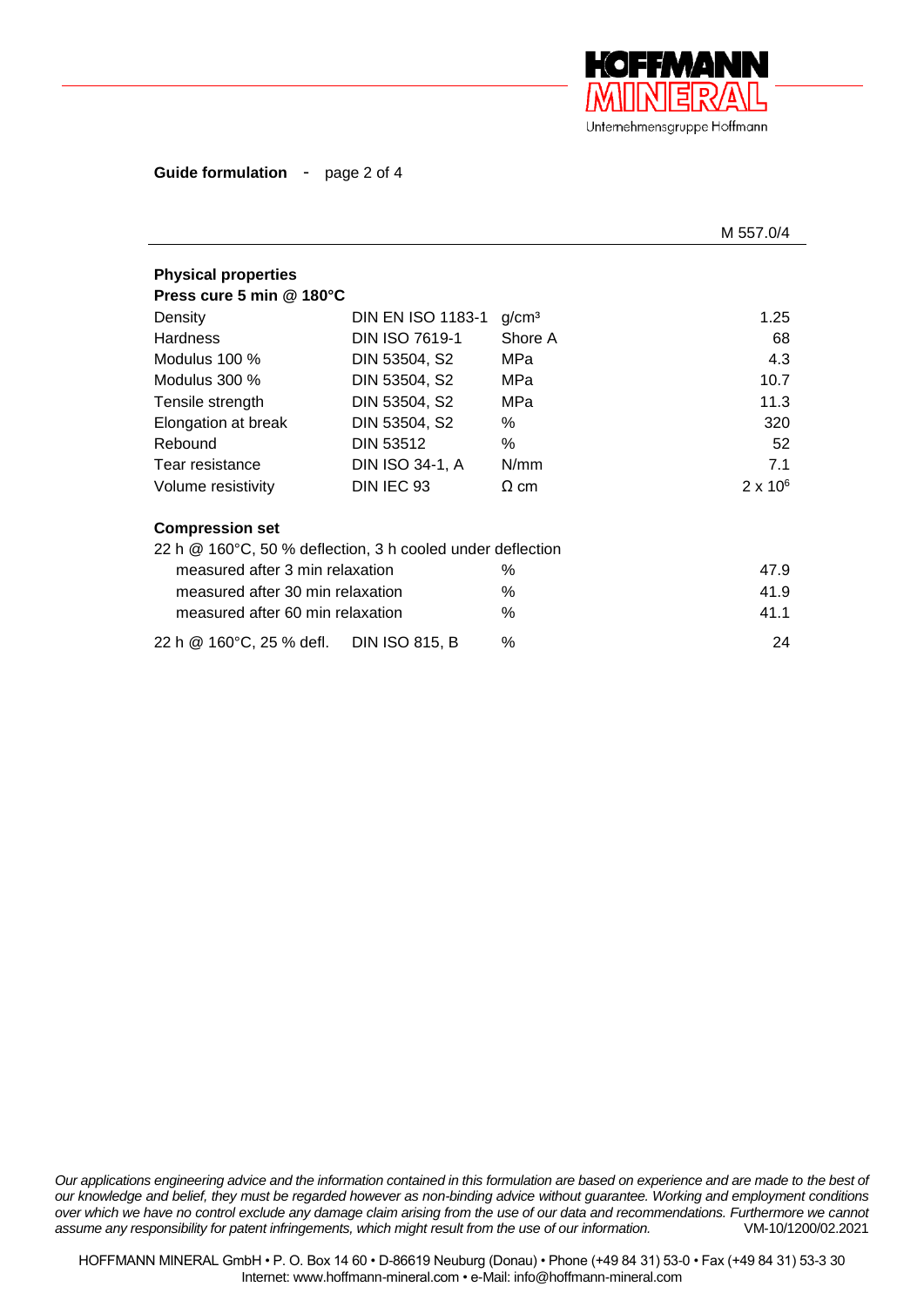

**Guide formulation** - page 3 of 4

|                                     |            | M 557.0/4 |
|-------------------------------------|------------|-----------|
| Air aging, 94 h @ 160°C, DIN 53508  |            |           |
| <b>Hardness</b>                     | Shore A    | 71        |
| Modulus 100 %                       | <b>MPa</b> | 5.2       |
| Tensile strength                    | MPa        | 10.6      |
| Elongation at break                 | %          | 230       |
| Rebound                             | %          | 51        |
| Tear resistance                     | N/mm       | 5.3       |
| $\Delta$ Hardness                   | Shore A    | $+3$      |
| $\triangle$ Modulus 100 %           | %          | $+20$     |
| $\Delta$ Tensile strength           | %          | -6        |
| $\triangle$ Elongation at break     | %, rel.    | $-28$     |
| $\Delta$ Rebound                    | %, rel.    | $-2$      |
| $\Delta$ Tear resistance            | %          | $-26$     |
|                                     |            |           |
| Air aging, 168 h @ 150°C, DIN 53508 |            |           |
| <b>Hardness</b>                     | Shore A    | 72        |
| Modulus 100 %                       | <b>MPa</b> | 5.4       |
| Tensile strength                    | <b>MPa</b> | 10.8      |
| Elongation at break                 | %          | 220       |
| Rebound                             | %          | 50        |
| Tear resistance                     | N/mm       | 4.9       |
| $\Delta$ Hardness                   | Shore A    | $+4$      |
| $\Delta$ Modulus 100 %              | $\%$       | $+25$     |
| $\Delta$ Tensile strength           | %          | -4        |
| $\triangle$ Elongation at break     | %, rel.    | $-31$     |
| $\Delta$ Rebound                    | %, rel.    | $+5$      |
| $\Delta$ Tear resistance            | %          | $-31$     |
| Air aging, 336 h @ 150°C, DIN 53508 |            |           |
| Hardness                            | Shore A    | 74        |
| Modulus 100 %                       | <b>MPa</b> | 6.2       |
| Tensile strength                    | MPa        | 9.3       |
| Elongation at break                 | %          | 175       |
| Rebound                             | %          | 49        |
| Tear resistance                     | N/mm       | 3.8       |
| $\Delta$ Hardness                   | Shore A    | $+6$      |
| $\Delta$ Modulus 100 %              | $\%$       | $+43$     |
| $\Delta$ Tensile strength           | $\%$       | $-18$     |
| ∆ Elongation at break               | %, rel.    | -46       |
| $\Delta$ Rebound                    | %, rel.    | -6        |
| $\Delta$ Tear resistance            | $\%$       | $-47$     |
|                                     |            |           |